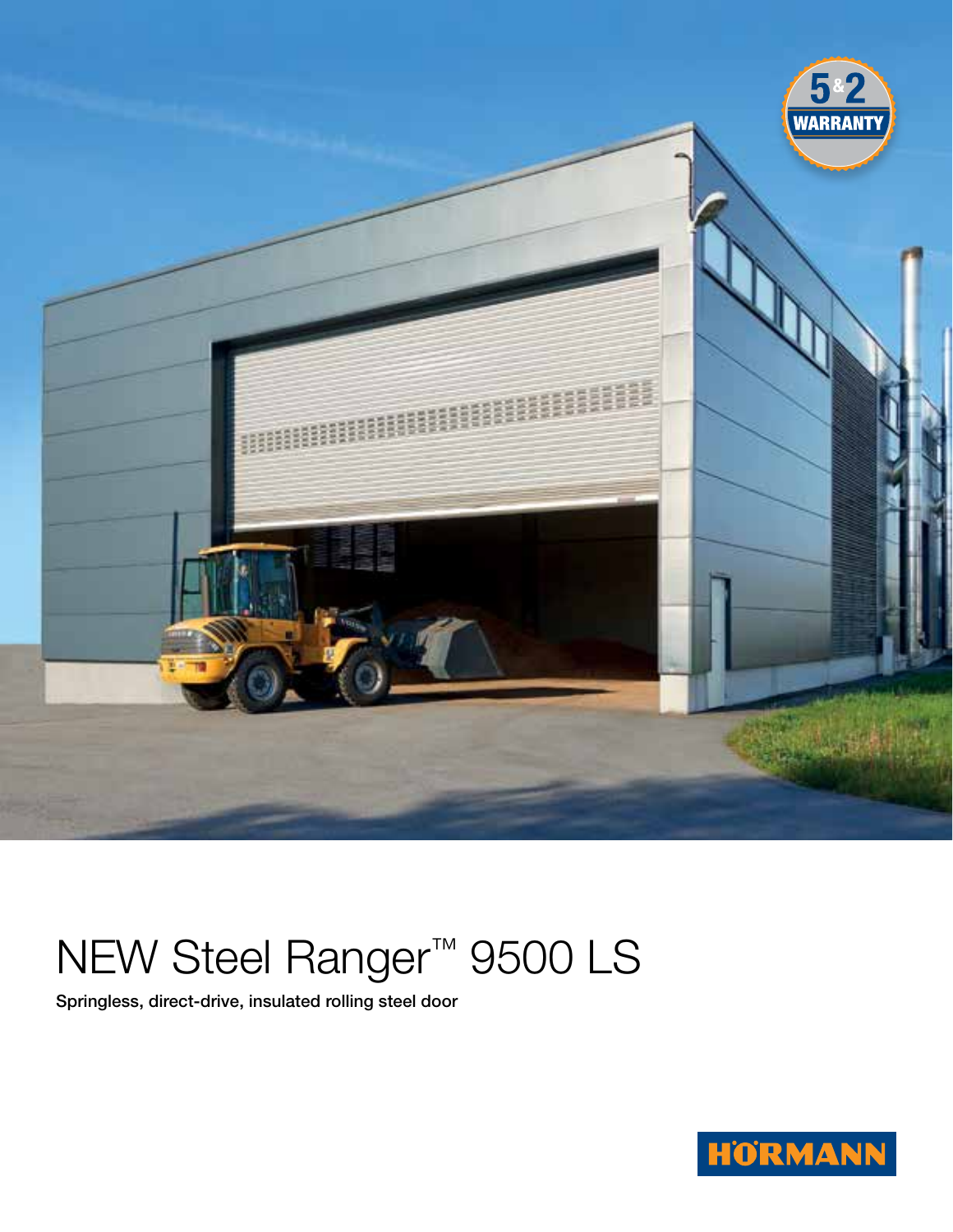# Steel Ranger™ 9500 LS

#### Springless insulated rolling steel door for door openings up to 24'0" wide x 16'0" high

### Compact guide tracks fit anywhere  $\blacksquare$

Our springless design allows for compact aluminum guide tracks that require sideroom of only 4" for all door sizes. They are installed quickly and easily, directly to the wall structure. The operator and bearing brackets require just 11" and 7" of sideroom clearance, respectively. Competitive models have springs with a 25,000 cycle capability as standard, and higher cycle springs are optional add-ons.

#### Insulated Decotherm® slats

Extremely strong and durable, our insulated Decotherm® 29 gauge steel panel slats (Standard color: RAL 9006) are constructed of a polyurethane core, covered with a steel skin that is layered with a special low friction coating, which makes the slats resistant to damage. Vision slats are optional. Window positioning options: compact or full-width.

## Powerful direct drive operator 2

An effective solution for interior or exterior door openings, a powerful direct-drive operator may be mounted either vertically or horizontally as standard. This flexible mounting configuration accommodates applications with unusual sideroom requirements. If an optional hood required, the operator mounting direction will be required at order placement.

## Minimum wear guide channel **B**

As standard, the guide tracks have a built-in, smooth vinyl guide channel which reduces wear and friction on the door panel. Track funnel guides direct the door panel into the tracks and are easily replaced.

#### Easy installation

The door construction is a ready-to-install unit consisting of the curtain, roll tube and mounting brackets. The door components can easily be positioned on the building structure using a line and mounting hole template. Stackable packaging units also optimize transportation to the job site.

#### Optional hood for weather protection

An optional galvanized steel hood covering the roll tube and operator is available for effective protection against dirt and /or exterior mounting applications.



Aesthetically pleasing insulated Decotherm® panel Sleek insulated Decotherm® panel is attractive and durable





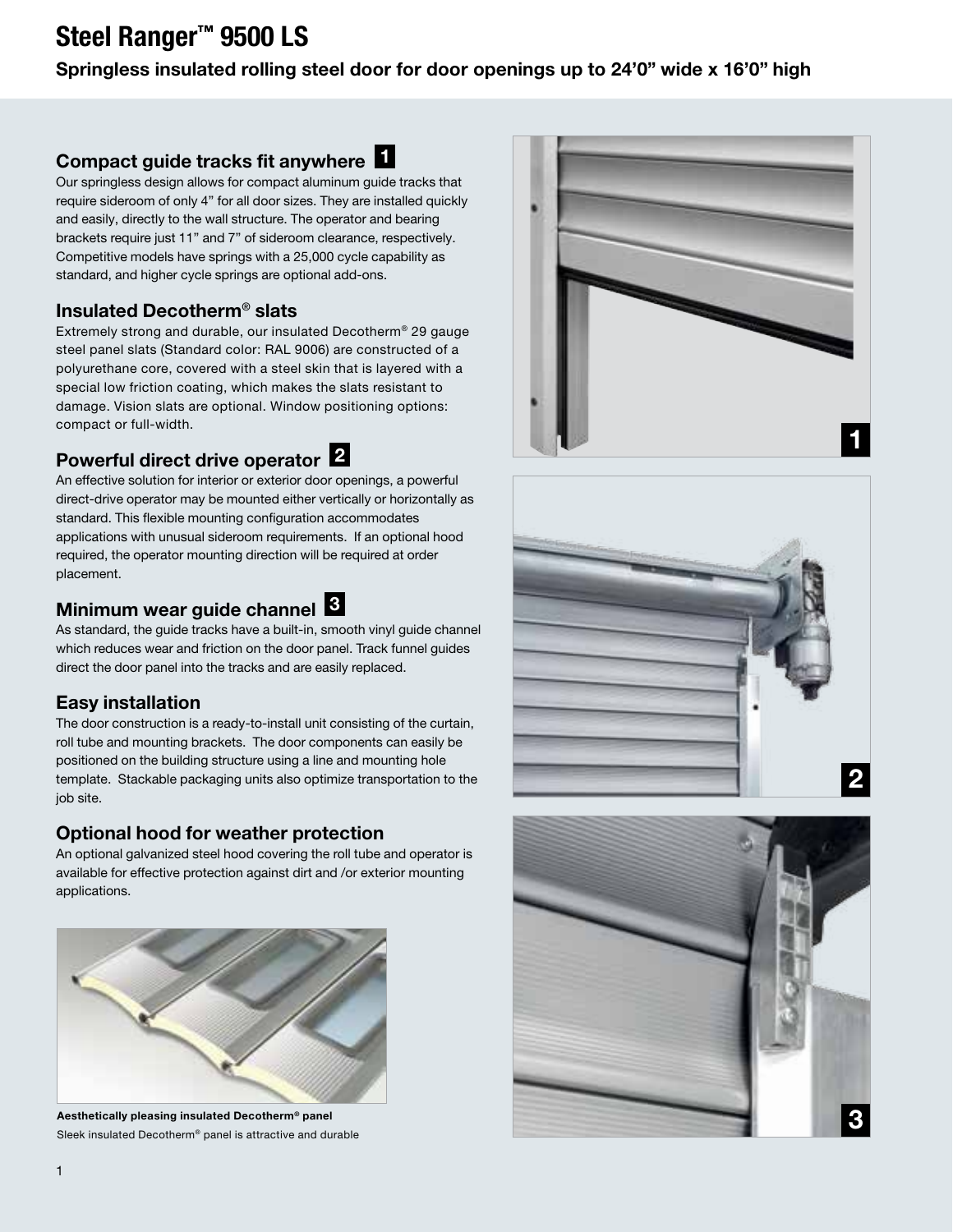

#### Features

 $\overline{\bullet}$  = Standard  $\circ$  = Optional

|                                                                                                                                     | <b>SR 9500 LS</b>    |
|-------------------------------------------------------------------------------------------------------------------------------------|----------------------|
| Suitable application                                                                                                                | Interior or exterior |
|                                                                                                                                     |                      |
| <b>Track configuration</b>                                                                                                          |                      |
| Standard roll-up                                                                                                                    |                      |
| Size range                                                                                                                          |                      |
| Max. width x height                                                                                                                 | 24'0" w x 16'0" h    |
| Min. required headroom standard track                                                                                               | 21.5"                |
| <b>Operating speeds</b>                                                                                                             |                      |
| Max. opening (in/s)                                                                                                                 | 8                    |
| Closing approx. (in/s)                                                                                                              | 8                    |
| Thermal insulation no vision                                                                                                        |                      |
| U-value (metric) in W/(m <sup>2</sup> K)                                                                                            | 0.73                 |
| U-value (imperial) in BTU/(h·ft <sup>2.o</sup> F)                                                                                   | 0.13                 |
| Panel                                                                                                                               |                      |
| 11/16" thick x 4.3" high Decotherm® 29 ga. steel slats                                                                              | ●                    |
| with polyurethane core covered with triple layered skin                                                                             |                      |
| Wet paint - Available for applications that require it. Painted product not recommended and manufacturer's warranty not applicable. | $\circ$              |
| <b>Vision</b>                                                                                                                       |                      |
| 5.9" wide x 2.16" high double-pane polycarbonate rectangular windows. Window positioning, compact or full-width.                    | $\bigcirc$           |
| <b>Guide Tracks</b>                                                                                                                 |                      |
| Aluminum 4" wide x 3" projection                                                                                                    | $\bullet$            |
|                                                                                                                                     |                      |
| Hood - galvanized                                                                                                                   | $\circ$              |
| <b>Operation and protection devices</b>                                                                                             |                      |
| Constant contact push button (no reversing edge, photoeye or light curtain)                                                         | $\bullet$            |
| Automatic with UL 325 NEMA 4X thru beam photoeye                                                                                    | $\bigcirc$           |
| Automatic with wireless pneumatic reversing edge and UL 325 NEMA 4X thru beam photoeye                                              | $\circ$              |
| Automatic with light curtain built into tracks (no reversing edge or photoeye)                                                      | $\circ$              |
| Control                                                                                                                             |                      |
| NEMA 4 relay control box                                                                                                            | ●                    |
| Standard: 3-phase, 480 v / 60 Hz. Optional: 3-phase, 230 v / 60 Hz.                                                                 |                      |
| <b>Emergency opening</b>                                                                                                            |                      |
| Chain hoist                                                                                                                         | e                    |
|                                                                                                                                     |                      |

#### Exclusive 5 & 2 warranty

The springless design enables us to include our exciting 5 & 2 Warranty: 5-years on motor/gearbox, excluding catch system, 2-years on all other mechanical and electrical components, 100,000 cycle warranty on track funnels, labor is warranted for 1 year; ensuring dependable operation that progressive companies desire.